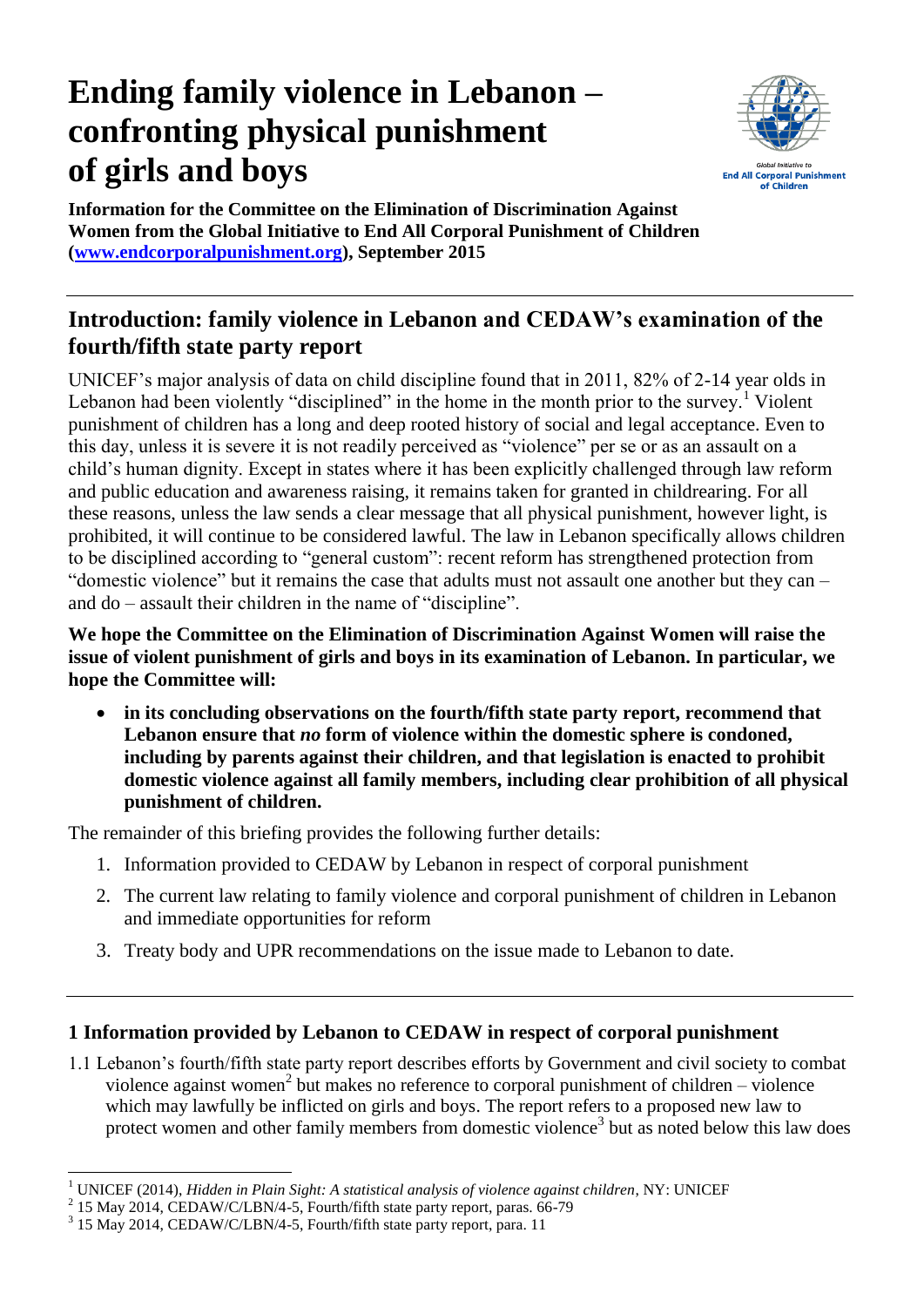not prohibit all corporal punishment.

- 1.2 The report refers to Lebanon's acceptance of recommendations made during the UPR in relation to honour crimes.<sup>4</sup> We would draw the Committee's attention to Lebanon's acceptance on the same occasion of a recommendation to harmonise its legislation with the Convention on the Rights of the Child (see below): such harmonization requires clear prohibition of all violent punishment.
- 1.3 The list of issues for Lebanon adopted by the Committee asks whether the bill to protect women from domestic violence "includes a definition of violence that covers all forms of violence against women".<sup>5</sup> In its reply, the Government sets out the definition and some details of the new law. We note that there is no reference to physical punishment of girls and boys by parents and other carers and can confirm that the new law does not protect children from this form of domestic violence.

#### **2 Laws on domestic violence and corporal punishment of children in Lebanon and immediate opportunities for prohibiting violent punishment of girls and boys**

#### *Summary*

2.1 In Lebanon, legal reform in recent years has strengthened prevention of and protection from domestic violence, but it has so far failed to prohibit all violent punishment of children at the hands of their parents: the promotion of homes free from violence continues to be undermined by an inadequate legislative framework. The Penal Code is being revised but to date proposals do not include prohibition of corporal punishment.

#### *Detail*

- 2.2 Law 293 on the Protection of Women and Other Family Members from Domestic Violence 2014 defines "domestic violence" as "any act, refrainment from acting, or threat committed by a family member against one or more family members … that entails an offense stipulated in this law and results in homicide or physical, psychological, sexual or economic harm".<sup>6</sup> The law does not explicitly prohibit all corporal punishment in childrearing.
- 2.3 Article 186 of the Penal Code states: "The law permits the types of discipline inflicted on children by their parents and teachers as sanctioned by general custom." In defining a youth as "endangered", article 25(2) of Law 422 for the Protection of Juvenile Delinquents and Endangered Juveniles 2002 refers to "physical assault that surpasses the limits of what is deemed culturally accepted as harmless corporal punishment".
- **2.4 Protecting children from violent punishment in the home in Lebanon requires clear prohibition of all corporal punishment and repeal of all legal defences for its use in childrearing. The revision of the Penal Code provides a key opportunity for explicitly prohibiting corporal punishment of children by parents and thereby sending a clear message that the family home is a place where no form of violence is tolerated.**

#### **3 Recommendations by human right treaty monitoring bodies and during the Universal Periodic Review**

3.1 Lebanon has received repeated recommendations concerning prohibition and elimination of corporal punishment of children from the Committee on the Rights of the Child (2006, 2002, 1996).<sup>7</sup>

 4 15 May 2014, CEDAW/C/LBN/4-5, Fourth/fifth state party report, para. 12

<sup>&</sup>lt;sup>5</sup> 16 March 2015, CEDAW/C/LBN/Q/4-5, List of issues, para. 9

<sup>&</sup>lt;sup>6</sup> 30 June 2015, CEDAW/C/LBN/Q/4-5/Add.1, Reply to list of issues, para. 9

<sup>&</sup>lt;sup>7</sup> 8 June 2006, CRC/C/LEB/CO/3, Concluding observations on third report, paras. 41 and 42; 21 March 2002,

CRC/C/15/Add.169, Concluding observations on second report, paras 38 and 39; 7 June 1996, CRC/C/15/Add.54, Concluding observations on initial report, para. 37